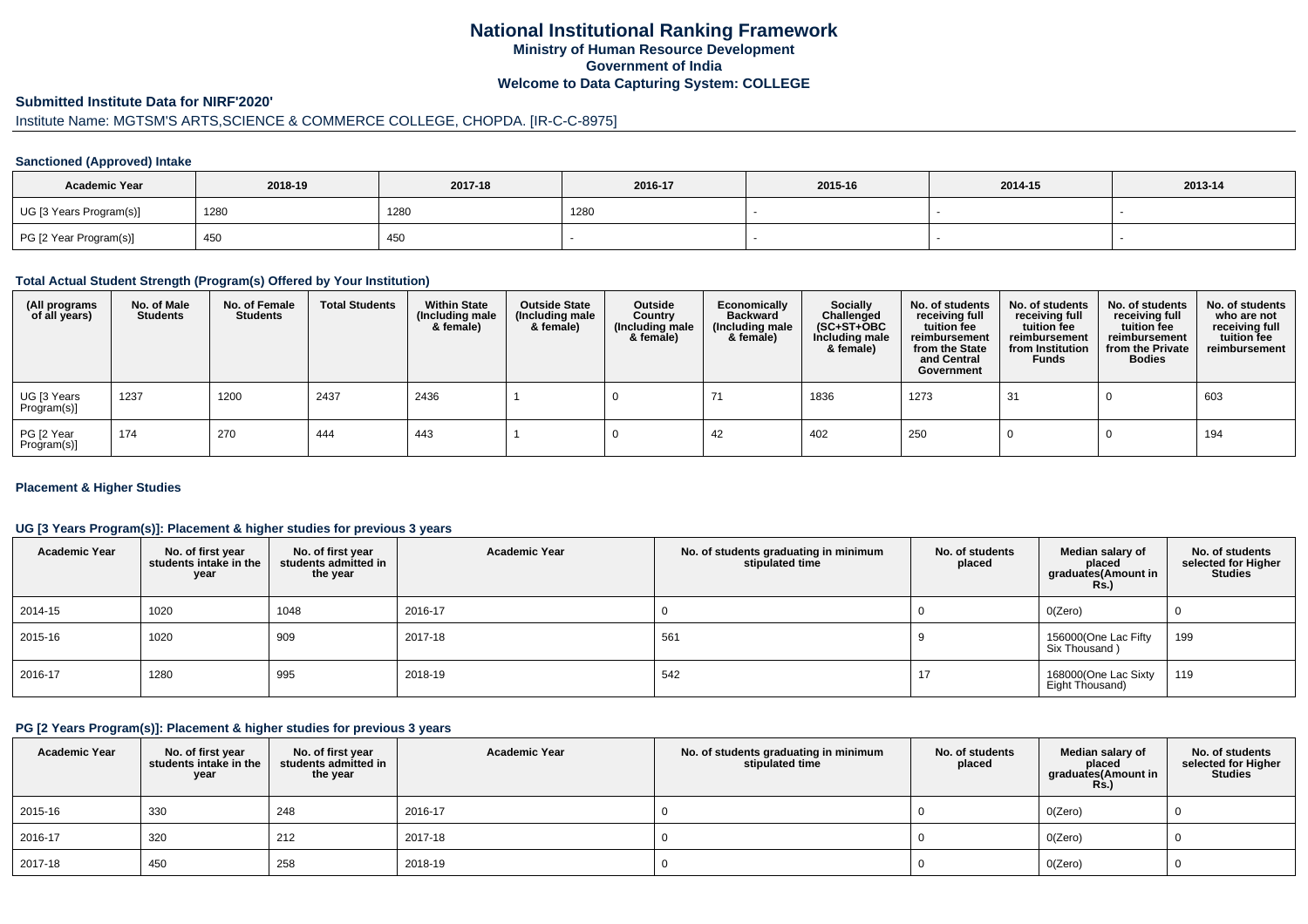## **Financial Resources: Utilised Amount for the Capital expenditure for previous 3 years**

| <b>Academic Year</b>                                                                                 | 2018-19                                                                    | 2017-18                                                                | 2016-17                                                                    |  |  |  |  |  |  |  |  |  |
|------------------------------------------------------------------------------------------------------|----------------------------------------------------------------------------|------------------------------------------------------------------------|----------------------------------------------------------------------------|--|--|--|--|--|--|--|--|--|
|                                                                                                      | <b>Utilised Amount</b>                                                     | <b>Utilised Amount</b>                                                 | <b>Utilised Amount</b>                                                     |  |  |  |  |  |  |  |  |  |
| Annual Capital Expenditure on Academic Activities and Resources (excluding expenditure on buildings) |                                                                            |                                                                        |                                                                            |  |  |  |  |  |  |  |  |  |
| Library                                                                                              | 144887 (One Lac Forty Four thousand Eight Hundred Eighty<br>Seven)         | 372066 (Three Lac Seventy Two Thousand Sixty Six)                      | 421093 (Four Lac Twenty One thousand Ninety three only)                    |  |  |  |  |  |  |  |  |  |
| New Equipment for Laboratories                                                                       | 3125894 (Thirty One LAc Twenty Five Thousand Eight<br>Hundred Ninety Four) | 1634792 (Sixteen Lac Thirty Four Thousand Seven Hundred<br>Ninety Two) | 647929 (Six Lac Forty Sven Thousand Nine Hundted Twenty<br>Nine)           |  |  |  |  |  |  |  |  |  |
| Other expenditure on creation of Capital Assets (excluding<br>expenditure on Land and Building)      | 1615020 (Sixteen Lac Fifteen Thousand Twenty)                              | 54500 (Fifty Four Thousand Five Hundred)                               | 6278721 (Sixty Two Lac Seventy Eight Thousand Seven<br>Hundred Twenty One) |  |  |  |  |  |  |  |  |  |

## **Financial Resources: Utilised Amount for the Operational expenditure for previous 3 years**

| <b>Academic Year</b>                                                                                                                                                                            | 2018-19                                                                       | 2017-18                                                                           | 2016-17                                                                         |  |  |  |  |  |  |  |  |  |
|-------------------------------------------------------------------------------------------------------------------------------------------------------------------------------------------------|-------------------------------------------------------------------------------|-----------------------------------------------------------------------------------|---------------------------------------------------------------------------------|--|--|--|--|--|--|--|--|--|
|                                                                                                                                                                                                 | <b>Utilised Amount</b>                                                        | <b>Utilised Amount</b>                                                            | <b>Utilised Amount</b>                                                          |  |  |  |  |  |  |  |  |  |
| <b>Annual Operational Expenditure</b>                                                                                                                                                           |                                                                               |                                                                                   |                                                                                 |  |  |  |  |  |  |  |  |  |
| Salaries (Teaching and Non Teaching staff)                                                                                                                                                      | 61848215 (Six Crore Eighteen Lac Forty Eight Thousand Two<br>Hundred Fifteen) | 61755866 (Six Crore Seventeen Lac Fifty Five Thousand Eight<br>Hundred Sixty Six) | 63702835 (Six Crore Thirty Seven Lac Two Thousand Eight<br>Hundred Thirty Five) |  |  |  |  |  |  |  |  |  |
| Maintenance of Academic Infrastructure or consumables and<br>other running expenditures (excluding maintenance of hostels<br>and allied services, rent of the building, depreciation cost, etc) | 655355 (Six Lac Fifty Five Thousand Three Hundred Fifty Five)                 | 592579 (Five Lac Ninety Two Thousand Five Hundred Seventy<br>Nine                 | 808349 (Eight Lac Eight Thousand Three Hundred Forty Nine)                      |  |  |  |  |  |  |  |  |  |
| Seminars/Conferences/Workshops                                                                                                                                                                  | 32935 (Thirty Two Thousand Nine Hundred Thirty Five)                          | 20868 (Twenty Thousand Eight Hundred Sixty Eight)                                 | 66603 (Sixty Six Thousand Six Hundred Three)                                    |  |  |  |  |  |  |  |  |  |

### **PCS Facilities: Facilities of physically challenged students**

| 1. Do your institution buildings have Lifts/Ramps?                                                                                                        | Yes, more than 80% of the buildings |
|-----------------------------------------------------------------------------------------------------------------------------------------------------------|-------------------------------------|
| 2. Do your institution have provision for walking aids, includingwheelchairs and transportation from one building to another for<br>handicapped students? | No                                  |
| 3. Do your institution buildings have specially designed toilets for handicapped students?                                                                | Yes, less than 40% of the buildings |

### **Awards Details**

|      | government agencies in the previous academic year 2018-19 |                                         | 1. How many faculty member of your institution have received highly reputed national/international awards/recognition from central |                                                                            |                                          |                            |                              |                               |                              |  |  |
|------|-----------------------------------------------------------|-----------------------------------------|------------------------------------------------------------------------------------------------------------------------------------|----------------------------------------------------------------------------|------------------------------------------|----------------------------|------------------------------|-------------------------------|------------------------------|--|--|
| Srno | Name of the Faculty                                       | Name of the Award                       | Name of the Central<br>government<br>agency/international<br>agencies from where<br>award has been<br>received                     | Address of the<br>Agency giving award                                      | <b>Contact Email ID of</b><br>the Agency | Year of receiving<br>award | Email ID of the<br>faculty   | Contact no, of the<br>faculty | Is it<br>Fellowship?(Yes/No) |  |  |
|      | DR A L CHAUDHARI                                          | Nation Builder Award                    | Rotary Club Chopda                                                                                                                 | Chopda Dist.Jalgaon                                                        | alchaudhari64@gmail<br>com               | 2019                       | alchaudhari64@gmail.<br>com  | 9423951209                    | No                           |  |  |
|      | Dr Shaileshkumar<br>Abasaheb Wagh                         | Ideal Geography<br><b>Teacher Award</b> | Maharashtra<br>Bhugolshastra<br>Parishad Pune                                                                                      | B. J. S. College,<br>Wagholi, Pune<br>412207. Maharashtra<br>State (India) | jyotirammore@gmail.c<br>om               | 2019                       | drshaileshwagh@gmail<br>.com | 8999403040                    | No                           |  |  |
|      |                                                           |                                         | 2. How many students of your institution have won international awards in the previous academic year 2018-19                       |                                                                            |                                          |                            |                              |                               |                              |  |  |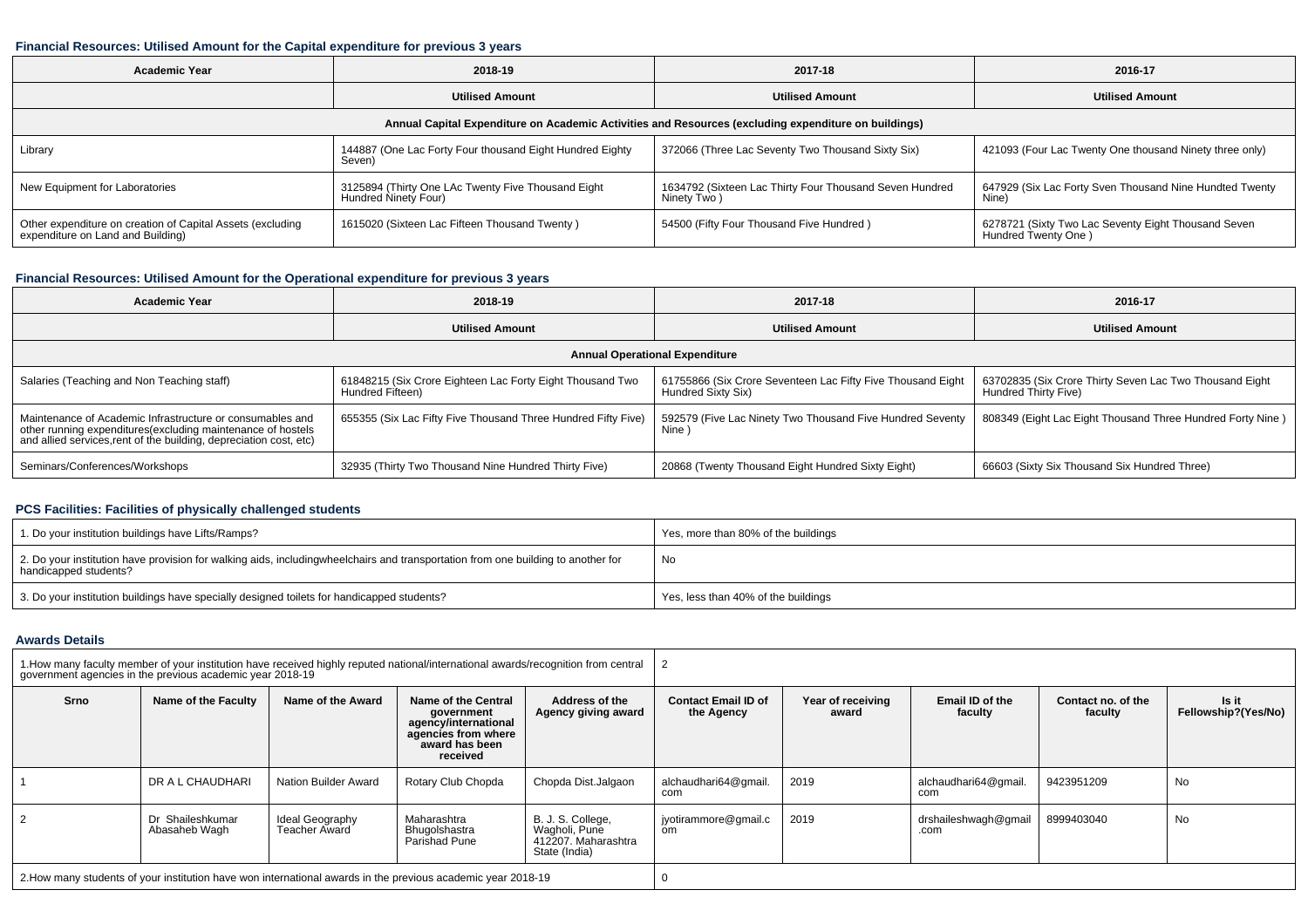#### **Accreditation**

**NAAC Accreditation**

| 1. Does your institute have a valid NAAC Accreditation? |            | YES                       |      |  |  |
|---------------------------------------------------------|------------|---------------------------|------|--|--|
| <b>Valid from</b>                                       |            | <b>CGPA</b><br>Valid upto |      |  |  |
| 21-02-2014                                              | 20-02-2019 |                           | 2.50 |  |  |

### **Village Adoption**

Have your institute adopted any village under Unnat Bharat Scheme?

experience of the contract of the contract of the contract of the contract of the contract of the contract of the contract of the contract of the contract of the contract of the contract of the contract of the contract of

## **Faculty Details**

| Srno            | Name                              | Age | Designation            | Gender | Qualification | <b>Experience (In</b><br>Months) | <b>Is Associated</b><br><b>Last Year</b> | Currently<br>working with<br>institution? | <b>Joining Date</b> | <b>Leaving Date</b>      | <b>Association type</b> |
|-----------------|-----------------------------------|-----|------------------------|--------|---------------|----------------------------------|------------------------------------------|-------------------------------------------|---------------------|--------------------------|-------------------------|
|                 | DR S R PATIL                      | 41  | Assistant<br>Professor | Male   | Ph.D          | 96                               | Yes                                      | Yes                                       | 21-06-2011          | $\overline{\phantom{a}}$ | Regular                 |
| $\overline{2}$  | DR P K LABHANE                    | 41  | Assistant<br>Professor | Male   | <b>NET</b>    | 147                              | Yes                                      | Yes                                       | 31-07-2007          | $\sim$                   | Regular                 |
| 3               | DR V R HUSE                       | 38  | Assistant<br>Professor | Male   | Ph.D          | 72                               | Yes                                      | Yes                                       | 30-04-2013          | $\sim$                   | Regular                 |
| $\overline{4}$  | Dr D A<br>Surywanshi              | 59  | Other                  | Male   | Ph.D          | 348                              | Yes                                      | Yes                                       | 01-06-2017          | $\ddotsc$                | Regular                 |
| $5\phantom{.0}$ | DR P M<br>RAOTOLE                 | 39  | Assistant<br>Professor | Female | Ph.D          | 96                               | Yes                                      | Yes                                       | 22-06-2011          | $\sim$                   | Regular                 |
| 6               | MR A B<br>SURYAWANSHI             | 44  | Assistant<br>Professor | Male   | <b>SET</b>    | 147                              | Yes                                      | Yes                                       | 24-07-2007          | $\sim$                   | Regular                 |
| $\overline{7}$  | MR M L<br>BHUSARE                 | 36  | Assistant<br>Professor | Male   | <b>SET</b>    | 96                               | Yes                                      | Yes                                       | 04-07-2011          | $\sim$                   | Regular                 |
| 8               | <b>MRSKS</b><br><b>KSHIRSAGAR</b> | 38  | Other                  | Female | <b>NET</b>    | 168                              | Yes                                      | Yes                                       | 28-12-2005          | $\ddotsc$                | Regular                 |
| 9               | SMT M T SHINDE                    | 53  | Associate<br>Professor | Female | M.A           | 348                              | Yes                                      | Yes                                       | 29-07-1991          | $\sim$                   | Regular                 |
| 10              | DR P S LOHAR                      | 54  | Professor              | Male   | Ph.D          | 372                              | Yes                                      | Yes                                       | 01-08-1988          | $\overline{\phantom{a}}$ | Regular                 |
| 11              | Dr L B PATLE                      | 34  | Assistant<br>Professor | Male   | Ph.D          | 96                               | Yes                                      | Yes                                       | 30-06-2011          | $\sim$                   | Regular                 |
| 12              | DR K N<br>SONAWANE                | 47  | Assistant<br>Professor | Male   | Ph.D          | 180                              | Yes                                      | Yes                                       | 16-12-2004          | $\overline{\phantom{a}}$ | Regular                 |
| 13              | <b>MR M G PATIL</b>               | 54  | Associate<br>Professor | Male   | M.Sc.         | 372                              | Yes                                      | Yes                                       | 01-09-1988          | $\sim$                   | Regular                 |
| 14              | DR B M SAPKAL                     | 37  | Assistant<br>Professor | Male   | Ph.D          | 168                              | Yes                                      | Yes                                       | 28-12-2005          | $\overline{\phantom{a}}$ | Regular                 |
| 15              | <b>MR S K PATIL</b>               | 60  | Associate<br>Professor | Male   | M. Phil       | 348                              | Yes                                      | Yes                                       | 17-08-1991          | $\sim$                   | Regular                 |
| 16              | Dr A L Chaudhari                  | 54  | Professor              | Male   | Ph.D          | 372                              | Yes                                      | Yes                                       | 01-08-1988          | $\overline{a}$           | Regular                 |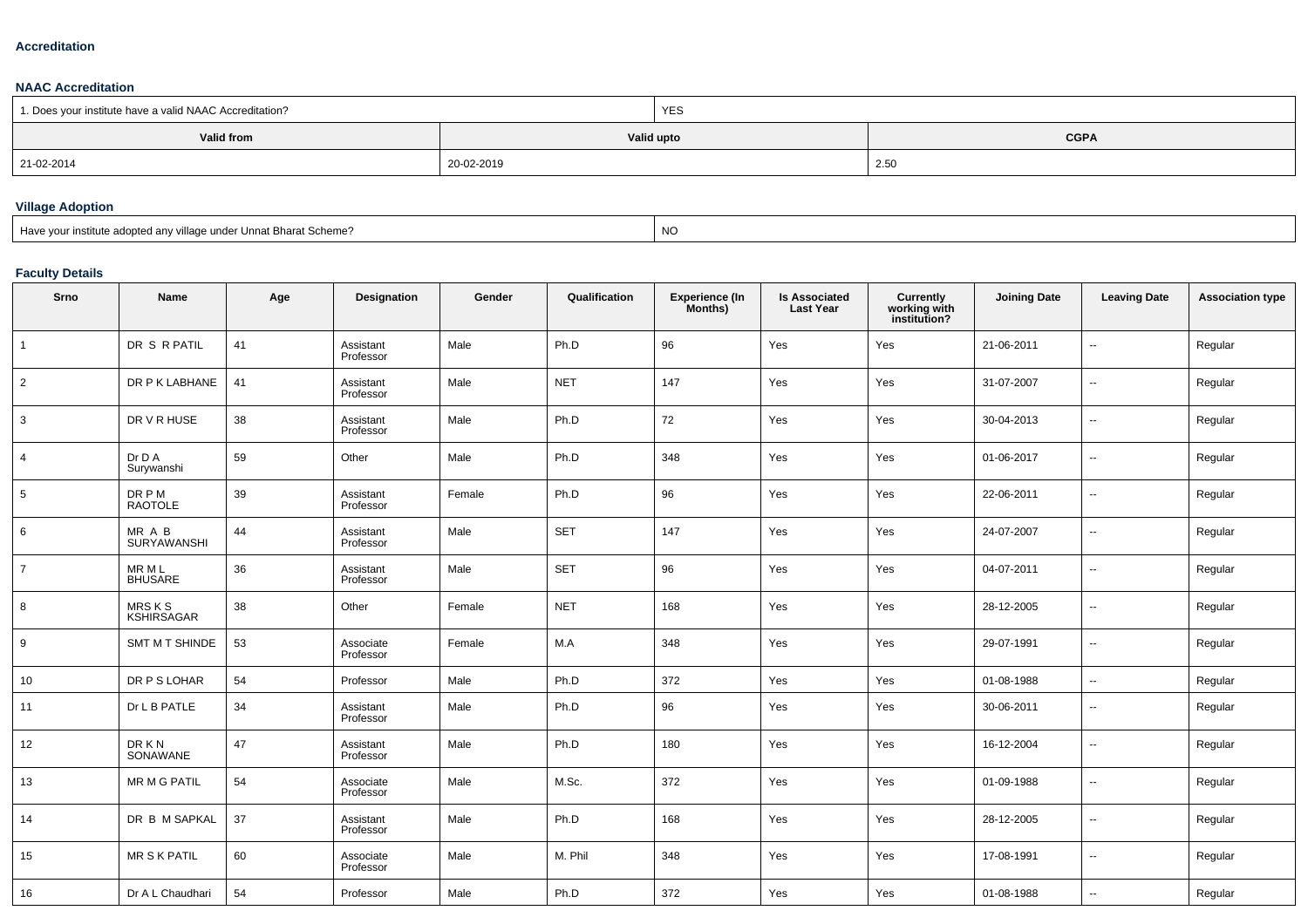| 17 | MR CR<br>DEWARE            | 37 | Assistant<br>Professor | Male   | <b>NET</b> | 96  | Yes | Yes | 28-06-2011 | $\overline{\phantom{a}}$ | Regular                |
|----|----------------------------|----|------------------------|--------|------------|-----|-----|-----|------------|--------------------------|------------------------|
| 18 | DR S K BORSE               | 60 | Associate<br>Professor | Male   | Ph.D       | 408 | Yes | Yes | 15-07-1985 | $\overline{\phantom{a}}$ | Regular                |
| 19 | MR M B HANDE               | 60 | Associate<br>Professor | Male   | M.COM      | 396 | Yes | Yes | 03-01-1986 | $\overline{\phantom{a}}$ | Regular                |
| 20 | MR D P<br>SAPKALE          | 42 | Assistant<br>Professor | Male   | <b>SET</b> | 168 | Yes | Yes | 28-12-2005 | $\overline{\phantom{a}}$ | Regular                |
| 21 | <b>MR N S KOLHE</b>        | 55 | Associate<br>Professor | Male   | M.A        | 348 | Yes | Yes | 12-07-1990 | $\overline{\phantom{a}}$ | Regular                |
| 22 | MR V P HAUSE               | 33 | Assistant<br>Professor | Male   | <b>NET</b> | 120 | Yes | Yes | 18-07-2009 | $\overline{\phantom{a}}$ | Regular                |
| 23 | DR H G<br><b>CHAUDHARI</b> | 37 | Assistant<br>Professor | Male   | Ph.D       | 72  | Yes | Yes | 17-06-2013 | $\overline{\phantom{a}}$ | Regular                |
| 24 | DR V R KAMBLE              | 39 | Other                  | Male   | Ph.D       | 108 | Yes | Yes | 27-07-2010 | $\overline{\phantom{a}}$ | Regular                |
| 25 | MR D S PATIL               | 36 | Assistant<br>Professor | Male   | <b>SET</b> | 64  | Yes | Yes | 19-06-2014 | $\overline{\phantom{a}}$ | Regular                |
| 26 | DR R M BAGUL               | 50 | Associate<br>Professor | Male   | Ph.D       | 300 | Yes | Yes | 01-09-1994 | $\overline{\phantom{a}}$ | Regular                |
| 27 | DR V T PATIL               | 56 | Associate<br>Professor | Male   | Ph.D       | 372 | Yes | Yes | 01-09-1988 | $\overline{\phantom{a}}$ | Regular                |
| 28 | DR KD<br><b>GAIKWAD</b>    | 30 | Assistant<br>Professor | Male   | Ph.D       | 108 | Yes | Yes | 31-07-2010 | $\overline{\phantom{a}}$ | Regular                |
| 29 | DR S A WAGH                | 38 | Assistant<br>Professor | Male   | Ph.D       | 64  | Yes | Yes | 28-10-2005 | $\overline{\phantom{a}}$ | Regular                |
| 30 | MR KS<br><b>BHAVSAR</b>    | 39 | Assistant<br>Professor | Male   | <b>SET</b> | 108 | Yes | Yes | 03-08-2010 | $\overline{\phantom{a}}$ | Regular                |
| 31 | MR D D<br><b>KARDAPWAR</b> | 34 | Assistant<br>Professor | Male   | <b>NET</b> | 24  | Yes | Yes | 11-10-2017 | $\overline{\phantom{a}}$ | Regular                |
| 32 | Mr M B Patil               | 34 | Assistant<br>Professor | Male   | <b>SET</b> | 36  | Yes | Yes | 24-11-2019 | $\overline{\phantom{a}}$ | Regular                |
| 33 | Smt S B PATIL              | 31 | Assistant<br>Professor | Female | <b>SET</b> | 12  | Yes | Yes | 23-07-2018 | $\overline{\phantom{a}}$ | Regular                |
| 34 | <b>MR M A PATIL</b>        | 30 | Assistant<br>Professor | Male   | <b>SET</b> | 72  | Yes | Yes | 06-07-2012 | $\overline{\phantom{a}}$ | Regular                |
| 35 | MISS M S PATIL             | 26 | Assistant<br>Professor | Female | M.Sc.      | 24  | Yes | Yes | 07-06-2016 | $\overline{\phantom{a}}$ | Adhoc /<br>Contractual |
| 36 | MR KR PATIL                | 23 | Assistant<br>Professor | Male   | M.Sc.      | 24  | Yes | Yes | 01-07-2017 | $\overline{\phantom{a}}$ | Adhoc /<br>Contractual |
| 37 | MISS S B PAWAR             | 33 | Assistant<br>Professor | Female | M.Sc.      | 24  | Yes | Yes | 01-06-2017 | $\overline{\phantom{a}}$ | Adhoc /<br>Contractual |
| 38 | MR S B<br><b>BAVISKAR</b>  | 28 | Assistant<br>Professor | Male   | M.Sc.      | 36  | Yes | Yes | 01-07-2016 | $\overline{\phantom{a}}$ | Adhoc /<br>Contractual |
| 39 | MR S P BHADALE             | 26 | Assistant<br>Professor | Male   | M.Sc.      | 24  | Yes | Yes | 31-07-2017 | $\overline{\phantom{a}}$ | Adhoc /<br>Contractual |
| 40 | MISS A M<br>SAYYAD         | 24 | Assistant<br>Professor | Female | M.Sc.      | 12  | Yes | Yes | 01-07-2018 | $\overline{\phantom{a}}$ | Adhoc /<br>Contractual |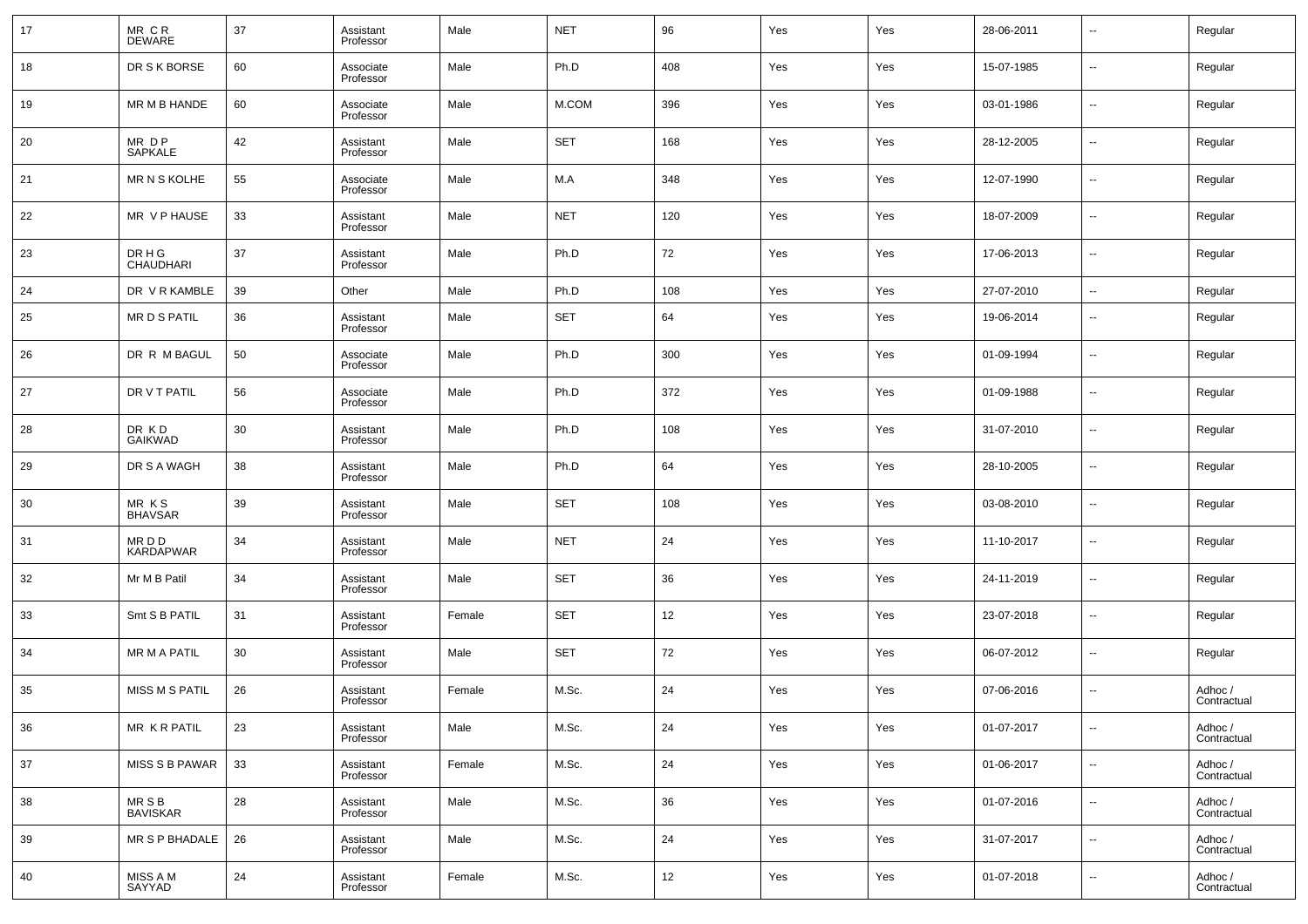| 41 | <b>MISS D K VALVI</b>     | 31 | Assistant<br>Professor | Female | M.Sc.           | 12                | Yes | Yes | 01-07-2017 | $\overline{\phantom{a}}$ | Adhoc /<br>Contractual |
|----|---------------------------|----|------------------------|--------|-----------------|-------------------|-----|-----|------------|--------------------------|------------------------|
| 42 | <b>MISS S A MIRZA</b>     | 24 | Assistant<br>Professor | Male   | M.Sc.           | 24                | Yes | Yes | 01-07-2017 | $\overline{\phantom{a}}$ | Adhoc /<br>Contractual |
| 43 | MR V K PATEL              | 26 | Assistant<br>Professor | Male   | M.Sc.           | 36                | Yes | Yes | 01-07-2016 | $\overline{\phantom{a}}$ | Adhoc /<br>Contractual |
| 44 | MISS V M<br>SONGIRE       | 31 | Assistant<br>Professor | Female | M.Sc.           | 84                | Yes | Yes | 06-07-2012 | $\overline{\phantom{a}}$ | Adhoc /<br>Contractual |
| 45 | MR P P PATIL              | 32 | Assistant<br>Professor | Male   | M.Sc.           | 60                | Yes | Yes | 01-07-2015 | $\overline{\phantom{a}}$ | Adhoc /<br>Contractual |
| 46 | MR A Z SHAIKH             | 33 | Assistant<br>Professor | Male   | M.Sc.           | 84                | Yes | Yes | 01-07-2013 | $\overline{\phantom{a}}$ | Adhoc /<br>Contractual |
| 47 | MR G D WAGH               | 24 | Assistant<br>Professor | Male   | M.Sc.           | 12                | Yes | Yes | 06-07-2018 | $\overline{\phantom{a}}$ | Adhoc /<br>Contractual |
| 48 | MR J S DHOBI              | 24 | Assistant<br>Professor | Male   | M.Sc.           | 12                | Yes | Yes | 07-07-2018 | $\overline{\phantom{a}}$ | Adhoc /<br>Contractual |
| 49 | MR R S CHAVAN             | 24 | Assistant<br>Professor | Male   | M.Sc.           | 12                | Yes | Yes | 07-07-2018 | $\overline{\phantom{a}}$ | Adhoc /<br>Contractual |
| 50 | MISS Y A PATIL            | 30 | Assistant<br>Professor | Male   | M.Sc.           | 36                | Yes | Yes | 01-07-2015 | $\overline{\phantom{a}}$ | Adhoc /<br>Contractual |
| 51 | <b>MR A A PATIL</b>       | 31 | Assistant<br>Professor | Male   | M.Sc.           | 84                | Yes | Yes | 06-07-2012 | $\overline{\phantom{a}}$ | Adhoc /<br>Contractual |
| 52 | MR M H<br><b>BHANDARI</b> | 33 | Assistant<br>Professor | Male   | M.Sc.           | 60                | Yes | Yes | 07-07-2012 | $\overline{\phantom{a}}$ | Adhoc /<br>Contractual |
| 53 | <b>MISS A S PATIL</b>     | 39 | Assistant<br>Professor | Female | <b>SET</b>      | 60                | Yes | No  | 01-07-2013 | 01-08-2019               | Adhoc /<br>Contractual |
| 54 | MISS K S<br><b>RAJPUT</b> | 28 | Assistant<br>Professor | Female | M.A             | 24                | Yes | Yes | 01-07-2017 | $\overline{\phantom{a}}$ | Adhoc /<br>Contractual |
| 55 | <b>MRDBPATIL</b>          | 36 | Assistant<br>Professor | Male   | M.A.(Economics) | 144               | Yes | Yes | 07-07-2007 | $\overline{\phantom{a}}$ | Adhoc /<br>Contractual |
| 56 | MR V N NAIK               | 37 | Assistant<br>Professor | Male   | M.A             | 48                | Yes | Yes | 01-08-2015 | $\overline{\phantom{a}}$ | Adhoc /<br>Contractual |
| 57 | MR N B<br>NANNAWARE       | 31 | Assistant<br>Professor | Male   | M.A             | 24                | Yes | Yes | 01-07-2017 | $\overline{\phantom{a}}$ | Adhoc /<br>Contractual |
| 58 | MR V B PATIL              | 32 | Assistant<br>Professor | Male   | M.A             | 60                | Yes | Yes | 01-07-2015 | $\overline{\phantom{a}}$ | Adhoc /<br>Contractual |
| 59 | MISS R S<br>SONAWANE      | 29 | Assistant<br>Professor | Female | M.Sc.           | 12                | Yes | Yes | 07-07-2018 | $\overline{\phantom{a}}$ | Adhoc /<br>Contractual |
| 60 | MISS S S<br>BAVISKAR      | 24 | Assistant<br>Professor | Male   | M.Sc.           | 12                | Yes | Yes | 07-07-2018 | $\overline{\phantom{a}}$ | Adhoc /<br>Contractual |
| 61 | MISS P D PATIL            | 24 | Assistant<br>Professor | Female | M.Sc.           | 12                | Yes | Yes | 07-07-2018 | $\overline{\phantom{a}}$ | Adhoc /<br>Contractual |
| 62 | MR V K BAGAL              | 32 | Assistant<br>Professor | Male   | M.Sc.           | 48                | Yes | Yes | 01-07-2013 | ۰.                       | Adhoc /<br>Contractual |
| 63 | MISS V R<br>PAWARA        | 28 | Assistant<br>Professor | Female | M.Sc.           | $12 \overline{ }$ | Yes | Yes | 07-07-2018 | ۰.                       | Adhoc /<br>Contractual |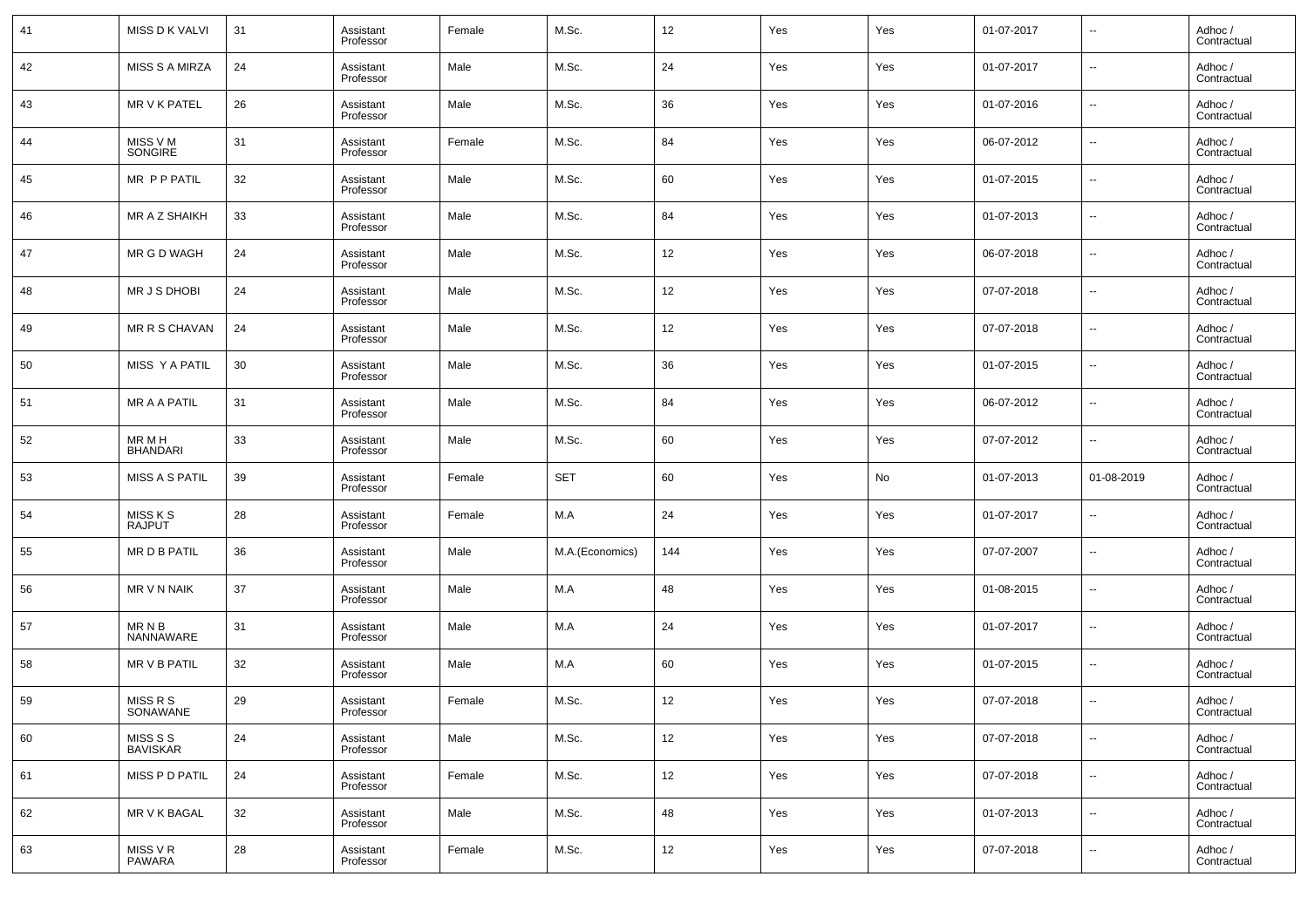| 64 | MR M B THAKUR             | 24 | Assistant<br>Professor | Male   | M.Sc.      | 12  | Yes | Yes | 07-07-2018 | $\overline{\phantom{a}}$ | Adhoc /<br>Contractual |
|----|---------------------------|----|------------------------|--------|------------|-----|-----|-----|------------|--------------------------|------------------------|
| 65 | MR B B PAWAR              | 34 | Assistant<br>Professor | Male   | M.A        | 60  | Yes | Yes | 07-07-2012 | $\overline{\phantom{a}}$ | Adhoc /<br>Contractual |
| 66 | MISS B V PATIL            | 25 | Assistant<br>Professor | Male   | M.Sc.      | 24  | Yes | Yes | 07-07-2017 | $\overline{\phantom{a}}$ | Adhoc /<br>Contractual |
| 67 | MR J E BARELA             | 28 | Assistant<br>Professor | Male   | M.Sc.      | 24  | Yes | Yes | 01-07-2017 | $\overline{\phantom{a}}$ | Adhoc /<br>Contractual |
| 68 | DR U S<br>SONAWANE        | 35 | Assistant<br>Professor | Male   | M.Sc.      | 36  | Yes | Yes | 07-07-2016 | $\overline{\phantom{a}}$ | Adhoc /<br>Contractual |
| 69 | Miss P V Gadgil           | 35 | Assistant<br>Professor | Female | M.Sc.      | 72  | Yes | Yes | 01-07-2013 | $\overline{\phantom{a}}$ | Adhoc /<br>Contractual |
| 70 | Miss V C Joshi            | 24 | Assistant<br>Professor | Female | M.Sc.      | 24  | Yes | Yes | 01-08-2017 | $\overline{\phantom{a}}$ | Adhoc /<br>Contractual |
| 71 | Mrs A B Patil             | 36 | Assistant<br>Professor | Female | M.Sc.      | 120 | Yes | Yes | 26-06-2008 | $\overline{\phantom{a}}$ | Adhoc /<br>Contractual |
| 72 | <b>MISS P K KASAR</b>     | 25 | Assistant<br>Professor | Female | M.COM      | 24  | Yes | Yes | 23-07-2018 | $\overline{\phantom{a}}$ | Adhoc /<br>Contractual |
| 73 | MISS T P<br>SONAWANE      | 23 | Assistant<br>Professor | Female | M.COM      | 24  | Yes | Yes | 23-07-2018 | $\overline{\phantom{a}}$ | Adhoc /<br>Contractual |
| 74 | MR K N SONAR              | 24 | Assistant<br>Professor | Male   | M.COM      | 24  | Yes | Yes | 23-07-2018 | $\overline{\phantom{a}}$ | Adhoc /<br>Contractual |
| 75 | MR A N SHAIKH             | 28 | Assistant<br>Professor | Male   | M.Sc.      | 36  | Yes | Yes | 01-07-2016 | $\overline{\phantom{a}}$ | Adhoc /<br>Contractual |
| 76 | MISS Y P PATIL            | 24 | Assistant<br>Professor | Female | M.Sc.      | 24  | Yes | Yes | 19-08-2017 | $\overline{\phantom{a}}$ | Adhoc /<br>Contractual |
| 77 | MISS P R<br>BAVISKAR      | 27 | Assistant<br>Professor | Female | M.A        | 24  | Yes | Yes | 19-08-2017 | $\overline{\phantom{a}}$ | Adhoc /<br>Contractual |
| 78 | MR M B PAWARA             | 32 | Assistant<br>Professor | Male   | M.A        | 24  | Yes | Yes | 19-08-2017 | $\overline{\phantom{a}}$ | Adhoc /<br>Contractual |
| 79 | MR V V BORSE              | 27 | Assistant<br>Professor | Male   | M.COM      | 48  | Yes | Yes | 01-07-2015 | $\overline{\phantom{a}}$ | Adhoc /<br>Contractual |
| 80 | Mrs V G<br>Sonawane       | 41 | Assistant<br>Professor | Female | M.Ed       | 48  | Yes | Yes | 01-07-2015 | $\overline{\phantom{a}}$ | Adhoc /<br>Contractual |
| 81 | Mr G B<br>BADGUJAR        | 26 | Assistant<br>Professor | Male   | <b>SET</b> | 24  | Yes | Yes | 01-07-2017 | $\overline{\phantom{a}}$ | Adhoc /<br>Contractual |
| 82 | Mrs S B Patil             | 31 | Assistant<br>Professor | Female | <b>SET</b> | 15  | Yes | Yes | 02-07-2018 | $\sim$                   | Regular                |
| 83 | Mr D G Chaudhari          | 35 | Assistant<br>Professor | Male   | <b>SET</b> | 60  | Yes | No  | 01-07-2014 | 30-03-2019               | Adhoc /<br>Contractual |
| 84 | MR P I JAIN               | 43 | Assistant<br>Professor | Male   | M.COM      | 108 | Yes | Yes | 01-07-2010 | $\overline{\phantom{a}}$ | Adhoc /<br>Contractual |
| 85 | MISS M M<br>MAHAJAN       | 26 | Assistant<br>Professor | Female | M.COM      | 24  | Yes | No  | 01-07-2017 | 30-03-2019               | Adhoc /<br>Contractual |
| 86 | MRS R P<br><b>JAISWAL</b> | 44 | Assistant<br>Professor | Female | <b>MCA</b> | 168 | Yes | Yes | 01-07-2006 | $\overline{\phantom{a}}$ | Adhoc /<br>Contractual |